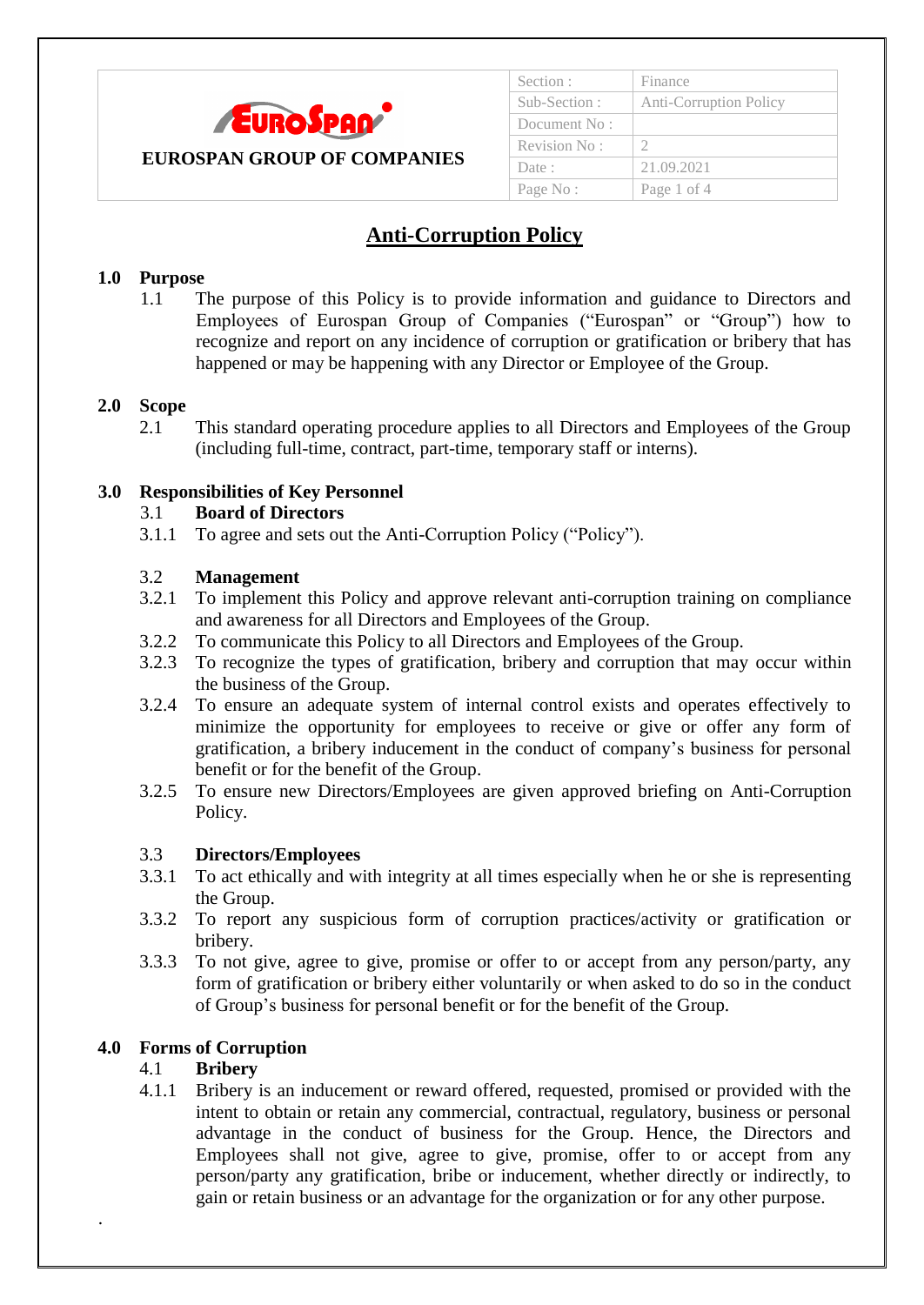

| Section :    | Finance                       |  |
|--------------|-------------------------------|--|
| Sub-Section: | <b>Anti-Corruption Policy</b> |  |
| Document No: |                               |  |
| Revision No: |                               |  |
| Date:        | 21.09.2021                    |  |
| Page No:     | Page 2 of 4                   |  |
|              |                               |  |

## 4.2 **Gifts and Hospitality**

- 4.2.1 Giving or receiving gifts or hospitality is often an important part of maintaining and developing business relationships. However, all gifts and hospitality should be for a genuine purpose, reasonable and given in the ordinary course of business.
- 4.2.2 Gifts must be of an appropriate type and value depending on the circumstances and taking account of the reason for the gift. Gifts must not include cash or cash equivalent or be given in secret.
- 4.2.3 For any non-monetary gifts (e.g. hamper, souvenir, dining or shopping voucher) received during festive occasions with value equivalent to RM500 or less is acceptable and no declaration is needed. However, for those received are of value equivalent to above RM500 must declare and handover the gifts to Human Resource Department.

## 4.3 **Entertainment**

- 4.3.1 The Group recognises that providing entertainment is a legitimate way of building business relationship and as such a common practice within the business environment to foster good business relationships with external clients. As such, eligible employees are allowed to entertain external clients through act of hospitality as part of business networking as well as a measure of goodwill towards the recipients.
- 4.3.2 Accepting entertainment such as occasional business meals and attending events as part of usual business networking where the giver is present is acceptable and does not need to reported. However, if the giver is absent, it is treated as "Gift" and it must be declared to Human Resource Department.
- 4.3.3 All employees are required to comply with the policies and procedures of your Human Resources Department, and maintain expenses within the limits of your entitlement, when carrying out the entertainment activities.
- 4.3.4 Employees and directors are strictly prohibited from providing or offering to provide entertainment with a view to improperly cause undue influence on any party in exchange for some future benefit or result. Any acts of this nature, whether provided directly or indirectly through an intermediary, may be construed as an act of bribery and contrary to the general rules.

### 4.4 **Donations and Sponsorship**

### 4.4.1 Donations

- All donations of any kind must be transparent.
- In any instance of charitable giving there must be an accurate receipt or letter of acknowledgement for any donation.
- Accurately stated in the Company's accounting books and records.
- Not to be used as a means to cover up an undue payment or bribery.

### 4.4.2 Sponsorship

- Be objective and should not be based solely on personal preference of the company"s directors, officers, and employees.
- Conduct due diligence, especially pertaining to the public activity and background of potential beneficiaries.
- Accurately stated in the Company's accounting books and records.
- Not to be used as a means to cover up an undue payment or bribery.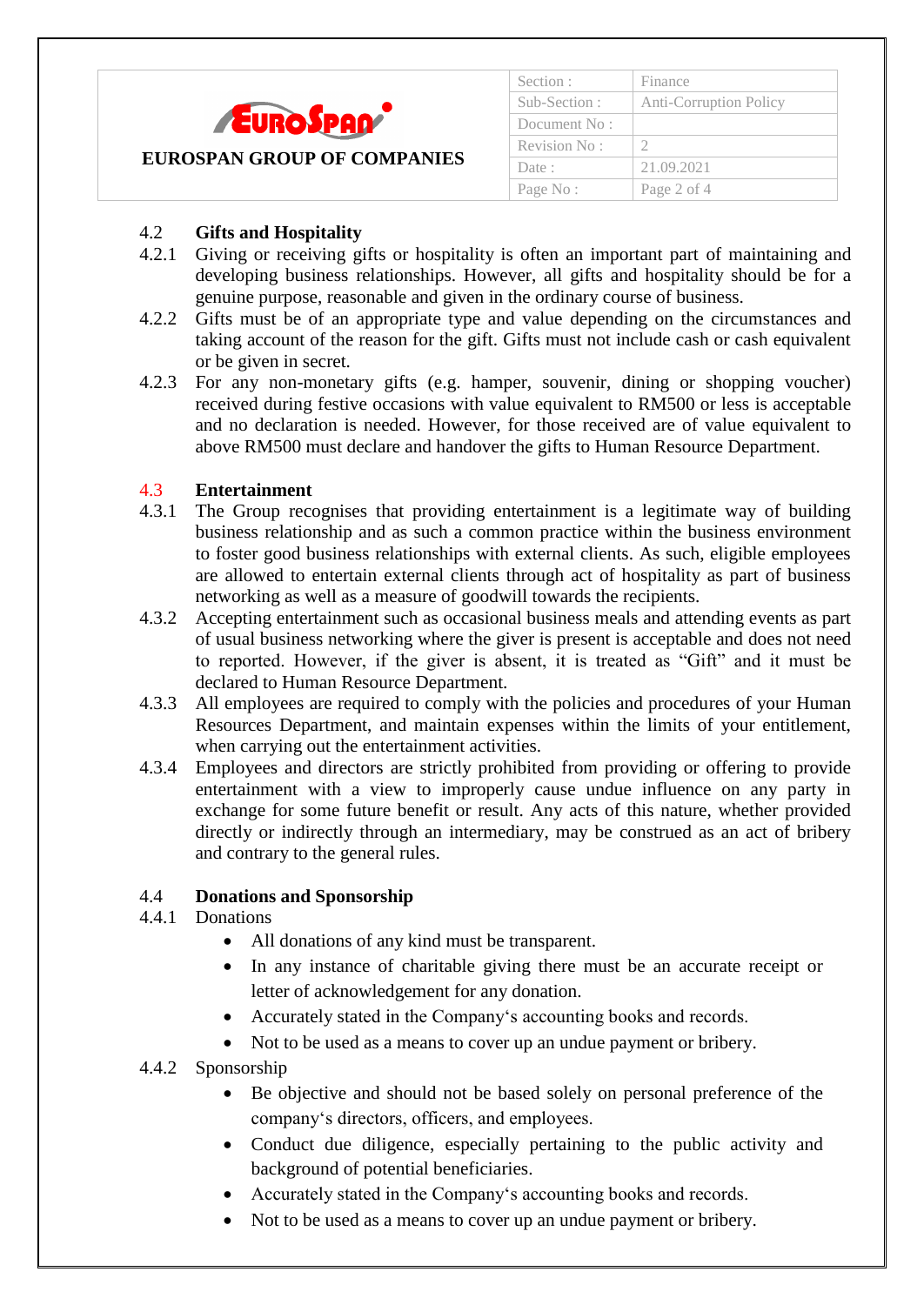

| Section:     | Finance                |
|--------------|------------------------|
| Sub-Section: | Anti-Corruption Policy |
| Document No: |                        |
| Revision No: |                        |
| Date:        | 21.09.2021             |
| Page No:     | Page 3 of 4            |

## 4.5 **Facilitation Payments & Kickbacks**

- 4.5.2 In many jurisdictions, making Facilitation Payments is illegal. We do not make, and will not accept, Facilitation Payments or Kickbacks of any kind anywhere in the world.
- 4.5.2 Where the Facilitation Payments are being extorted or you are being coerced to pay it and your safety or liberty is under threat or you feel you have no alternative but to pay for personal or family peace of mind, then pay the Facilitation Payments and report this to your superior as soon as possible.

## 4.5 **Record Keeping**

- 4.5.1 The Group books and records must accurately and properly reflect the nature and purpose of any payments made or received, and the nature of any transactions entered into. The Group shall:
	- Keep financial records and have appropriate internal controls in place which will evidence the business reason for any payments made to third parties.
	- Ensure that all expense claims relating to hospitality, gifts, or expenses incurred are submitted and specifically record the reason for the expenditure.
	- Prepared and maintained with strict accuracy and completeness for all accounts, invoices, and other similar documents and records related to dealings with Third Parties.

### **5.0 Raising Concern**

5.1 All employees are encouraged to raise genuine concerns to the Board of Directors or Management, about possible improprieties in the conduct of the Group"s business and to be vigilant and to report any suspicious form of corruption practices/activity or gratification or bribery, providing them with suitable channels of communication and ensuring sensitive information is treated appropriately.

### **6.0 Reporting and Investigation**

- 6.1 The Group will investigate any report made internally or via verbally. All reports will be handled confidentially. The investigation will document all relevant facts, including persons involved, times and dates.
- 6.2 Employees who raised concerns will be contacted if any further assistance is required and will be informed of who is handling the matter. Employees' identities will not be disclosed without prior consent. The Group"s aim to encourage openness and will support anyone who raises genuine concerns in good faith under this Policy even if they turn out to be mistaken.
- 6.3 Firm and vigorous actions shall be taken against an employee who is involved in any such corruption practices/activity or gratification or bribery.
- 6.4 For reporting channel or details, may refer to the Group Whistleblowing Policy.